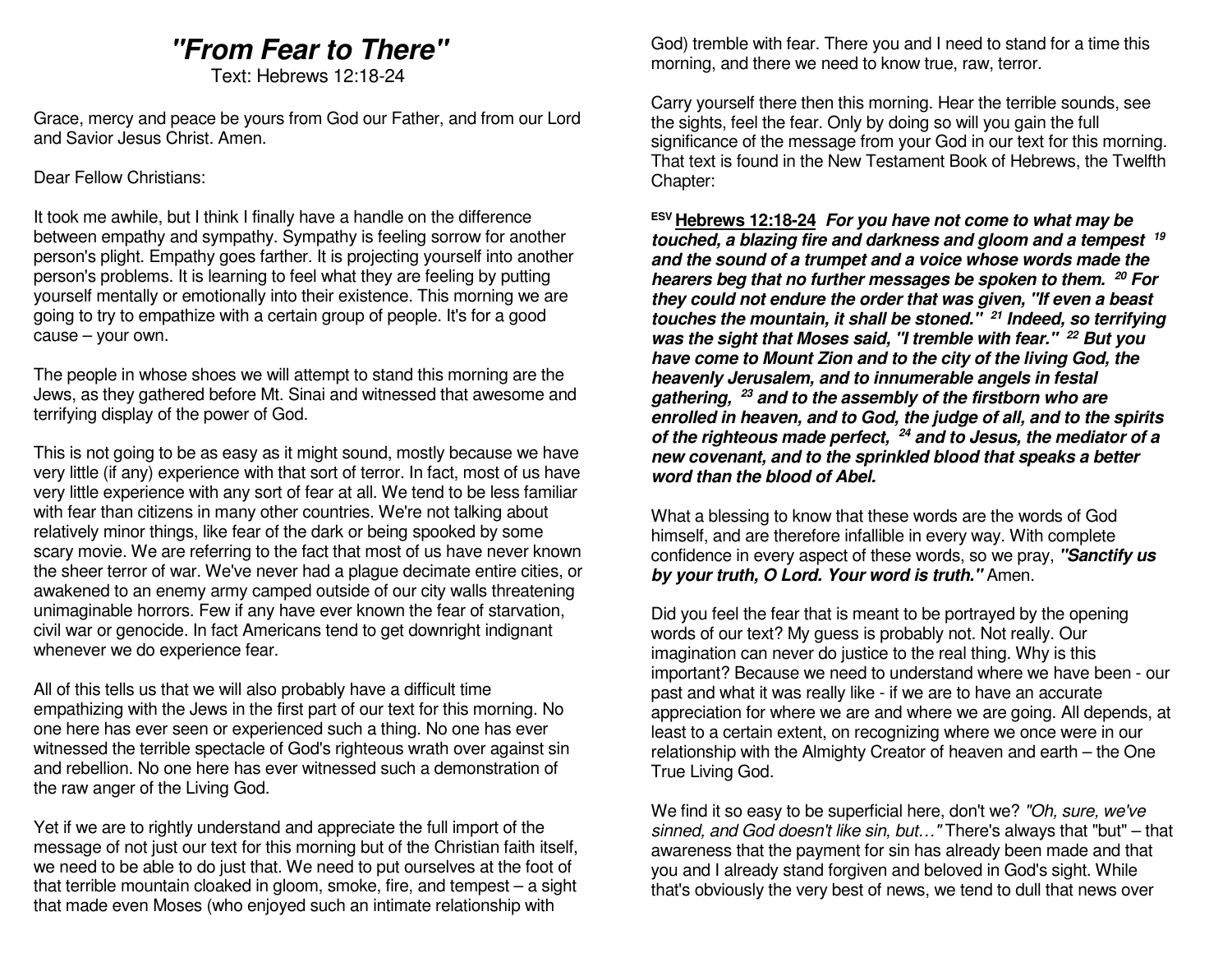time when we fail to return in our minds to the way things really used to be, the utterly terrifying position we were born into when we existed as God's enemies and knew nothing of his grace and mercy.

The bottom line is that we can't really know the joy and relief of who and what we are without first remembering who and what we used to be – if we cannot first envision life without Jesus Christ.

This is one of the things that the Book of Hebrews does so well. It takes pictures from Jewish history and uses them to make divinely inspired comparisons to the lives of New Testament Christians, which obviously includes you and me today. Our text pictures the progress of the Children of Israel from Mt. Sinai to the Promised Land, and eventually to Mount Zion, the location of their capital and temple in Jerusalem. It is also a picture of you and me as we progress from where we were to where we are, and finally to where we will be – from death to life to life eternal. Our journey from fear to there.

When God established the Jewish race through Abraham, he made it clear from the beginning that this was to be a people and a religion based on faith rather than works; a nation whose comfort was to be centered on the promise of a faithful, yet unseen, God. This was therefore a people and a religion "set apart" from the idol worship that had captured the hearts of sinful man. To this end (and as a telling example) no child was given to Abraham according to the normal course of life. Instead he was given the promise of a child after he and his wife had long passed the normal childbearing age. By faith Abraham and Sarah were to accept this promise, just as by faith they were to trust in God's promise that the Savior would be born centuries later from their own bloodline.

Yet God knew this people. He knew that they would be infuriatingly stubborn and rebellious. He knew that this people would carry itself into spiritual destruction if left to their own devices. God therefore gave them a stern and fierce master to keep them from self-destructing before the time set for the promised Savior to appear. This harsh, unsmiling nanny we know as the Law, and it was first given in written form on Mt. Sinai to Moses as he led this people from Egypt to the land that God had prepared for them.

This is where our text takes up the history. From its very introduction, the Law terrified the Children of Israel, and this is the setting in which we need to imagine ourselves this morning. The spectacle must have been terrifyingly awesome – a mixture of blazing fire, darkness, gloom, smoke,

tempest, and noise. With thunder and blaring trumpet blasts and the terrifying voice of God the Law was given.

This was the fierce taskmaster that was put in charge of God's chosen people to keep them in line until the Savior could be born. There was, and is, nothing kind and loving about this cold, unyielding overlord. The Law offers neither encouragement nor comfort. It does not console us when we have done wrong, does not forgive us when we have erred, does not pick us up when we have fallen. It only accuses, threatens, and then punishes all who disobey. It never softens, never lightens our load, never gives in. It is rigid, strict, unwavering, and – when you and I finally come to really understand it – absolutely terrifying.

And this was also your keeper, your master. Each one of us was placed under its control when we were conceived and born. Every man, woman and child who has been **"born of a woman"** has also thereby been **"born under the law."** Remember, this law knew nothing of kindness, gentleness, and forgiveness. It offered two options and two options only: A. Obey perfectly, or, B. Suffer the punishment. The only punishment it knew was death. That means that from the moment we came into this world our soul could know not one moment's rest, for always there was sin on our part, and always there was condemnation on the part of the Law. What is more, there was nothing we could do to free ourselves from the domination and curse of the Law. As sinners, we tried everything to free ourselves. We tried turning to other gods. We tried denying that God even existed. We tried to satisfy what the Law was demanding of us by "being good." Nothing ever satisfied either the guilt of the heart or the nagging condemnation of the mind. Each time we fell into sin we heard the clear and ringing condemnation of God's Law. We tried to simply "do our best," yet an honest evaluation led us always to admit that obeying the law part of the time would do nothing in the way of satisfying the perfection demanded by the Law every single time.

That was where we were, but that is not, thank God, where we are now. Now, our text says, **"we have come to Mount Zion"** - a much different mountain from Sinai and the Law. The Law has served its purpose, for it was **"placed in charge to carry us along until Christ (came)."** (Galatians 3:24) We have come to a much different place, for this new place is gentle, kind, and forgiving. We cannot touch this new place where our God has brought us, but not because of its threatening punishment. We cannot touch this "mountain" because this is a place seen only with the eyes of faith. We have come to the **"heavenly Jerusalem, the city of the living God."** The Greek term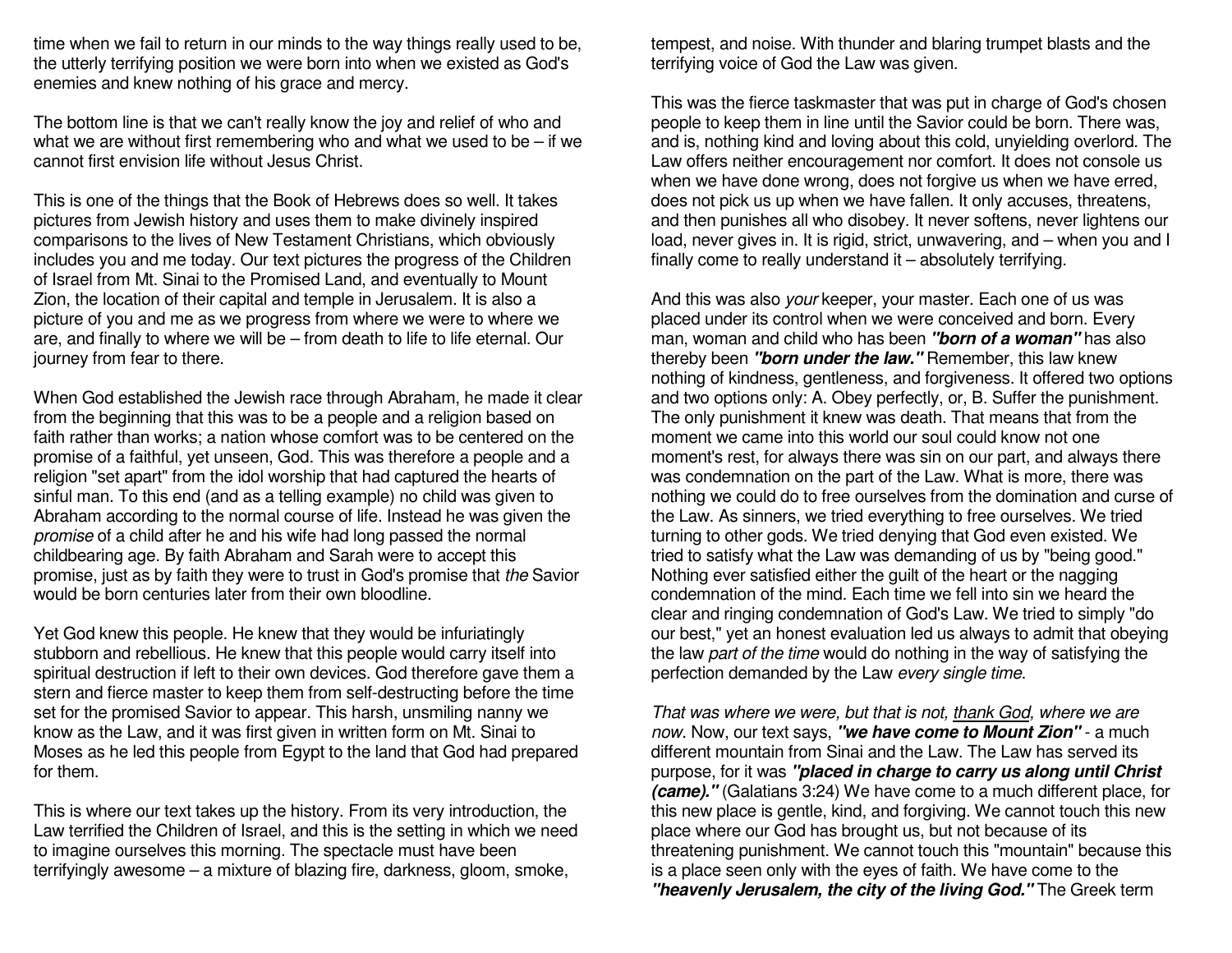here - **"you have come"** - indicates that this is a place we will never leave. Here we have arrived and here we will stay. It speaks of a connection to our loving, merciful God that will never be broken. It also assures us that there is nothing beyond or superior to this connection we now have with our God. The Christian faith is not a temporary fix for sin; it is a permanent solution. Where once we were God's enemies, awaiting only his eternal wrath and condemnation, now we stand holy and forgiven in his sight. There is then no truth or comfort that transcends this place where we now stand. We have been brought to a place of peace, comfort, safety, and forgiveness. Where once we lived in abject fear of death, now we have life – a life that will never end, though our surroundings must change.

Our text tells us as much, for it pictures that final destination to which we must travel. Again, the life we have been given remains, but our surroundings must change. Our text concludes by showing us images of heaven - **"innumerable angels in festal gathering… the assembly of the firstborn who are enrolled in heaven… God, the judge of all… the spirits of the righteous made perfect… and Jesus, the mediator of a new covenant"** What a difference. What a sharp contrast to the fear of Mt. Sinai. This is the heaven that our Savior has earned for us, and this is the place he has gone ahead to prepare for us.

Note especially how the word **"perfect"** here teaches us that there is nothing beyond this faith, this place. There is nothing nobler or better for which we ought to strive, for there is nothing beyond "perfect." What an amazing life we have been given! Who would ever want to return to the other place – to Mt. Sinai and the Law? Who would ever want to return to the condemnation, anxiety, oppression and fear of that place where the impossible demand of perfection is leveled against every single human being and eternal torment threatened for all who fall short? That's exactly what mankind chooses whenever he imagines that he can save himself through his works, his own personal effort to keep the law and earn heaven for himself. Who would ever want to go back to that place?

Our text concludes by telling us that we have come **"to the sprinkled blood that speaks a better word than the blood of Abel."** You remember Abel, the righteous man killed by his brother Cain. The "word" spoken by Abel's blood was "vengeance" - revenge for his brother's sin. You remember the Lenten Hymn stanza: **"Abel's blood for vengeance pleaded to the skies…"** Do you also remember how that stanza concludes? **"But the blood of Jesus for our pardon cries."** The blood of the new covenant is Jesus' blood. Jesus was also murdered, yet though his blood was shed by sinful man, his blood cries out for *mercy* instead of

revenge. In fact it is through the shedding of Jesus' blood (his life innocently given) that we have been brought to this *perfect place*; a place where peace and forgiveness reigns.

This is where we want to stay  $-$  in the peace and forgiveness that is ours through faith in Jesus Christ. To this end therefore we pray: Dear Father, remind us often of where we once were, and thereby also work to preserve each one of us in this saving faith which you yourself have created in our hearts. The place to which you have brought us is perfection, as we can now stand before your holy throne clean, pure, and without condemnation through faith in Jesus' righteousness. Having delivered us from fear, preserve us, we pray, in this saving faith and carry us finally there - to our eternal existence in your glorious presence. Amen.

## **Scripture Readings**

ESV **Isaiah 66:18-24** "For I know their works and their thoughts, and the time is coming to gather all nations and tongues. And they shall come and shall see my glory, <sup>19</sup> and I will set a sign among them. And from them I will send survivors to the nations, to Tarshish, Pul, and Lud, who draw the bow, to Tubal and Javan, to the coastlands far away, that have not heard my fame or seen my glory. And they shall declare my glory among the nations. <sup>20</sup> And they shall bring all your brothers from all the nations as an offering to the LORD, on horses and in chariots and in litters and on mules and on dromedaries, to my holy mountain Jerusalem, says the LORD, just as the Israelites bring their grain offering in a clean vessel to the house of the LORD. <sup>21</sup> And some of them also I will take for priests and for Levites, says the LORD.  $22$  "For as the new heavens and the new earth that I make shall remain before me, says the LORD, so shall your offspring and your name remain. <sup>23</sup> From new moon to new moon, and from Sabbath to Sabbath, all flesh shall come to worship before me, declares the LORD. <sup>24</sup> ¶ "And they shall go out and look on the dead bodies of the men who have rebelled against me. For their worm shall not die, their fire shall not be quenched, and they shall be an abhorrence to all flesh."

ESV **Luke 13:22-30** He went on his way through towns and villages, teaching and journeying toward Jerusalem. <sup>23</sup> And someone said to him, "Lord, will those who are saved be few?" And he said to them, <sup>24</sup> "Strive to enter through the narrow door. For many, I tell you, will seek to enter and will not be able. <sup>25</sup> When once the master of the house has risen and shut the door, and you begin to stand outside and to knock at the door, saying, 'Lord, open to us,' then he will answer you, 'I do not know where you come from.' <sup>26</sup> Then you will begin to say, 'We ate and drank in your presence, and you taught in our streets.' <sup>27</sup> But he will say, 'I tell you, I do not know where you come from. Depart from me, all you workers of evil!" <sup>28</sup> In that place there will be weeping and gnashing of teeth, when you see Abraham and Isaac and Jacob and all the prophets in the kingdom of God but you yourselves cast out. <sup>29</sup> And people will come from east and west, and from north and south, and recline at table in the kingdom of God. <sup>30</sup> And behold, some are last who will be first, and some are first who will be last."